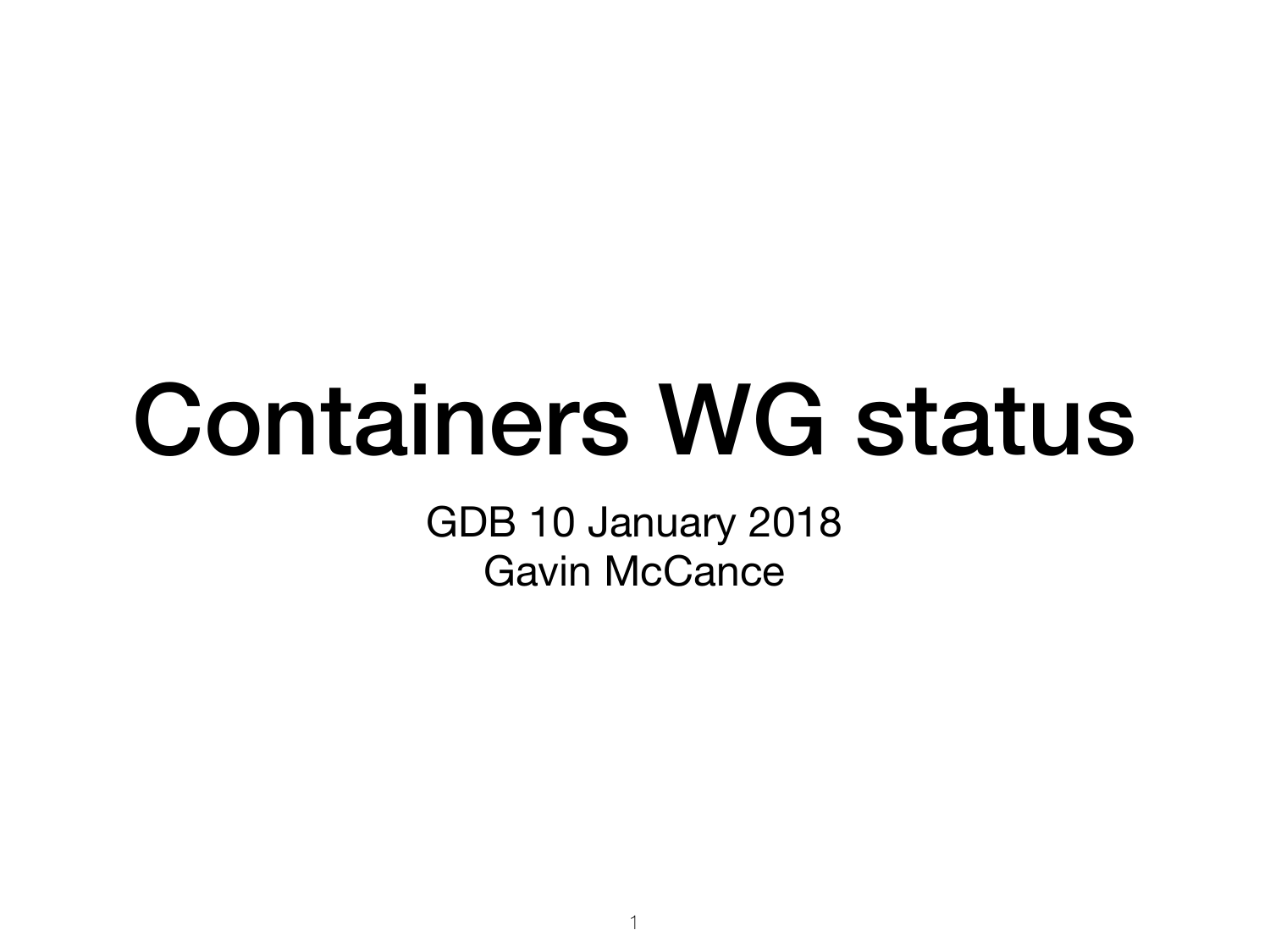## Recent meetings

- Long summer gap after initial kick-off at pre-GDB
- Have agreed now bi-weekly meetings to iterate faster
- Two held so far, with focus on Singularity deployment
- Aim to come to an initial baseline recommendation for sites
	- CMS have requested sites install Singularity in Q1 2018 (for SL6 and CC7)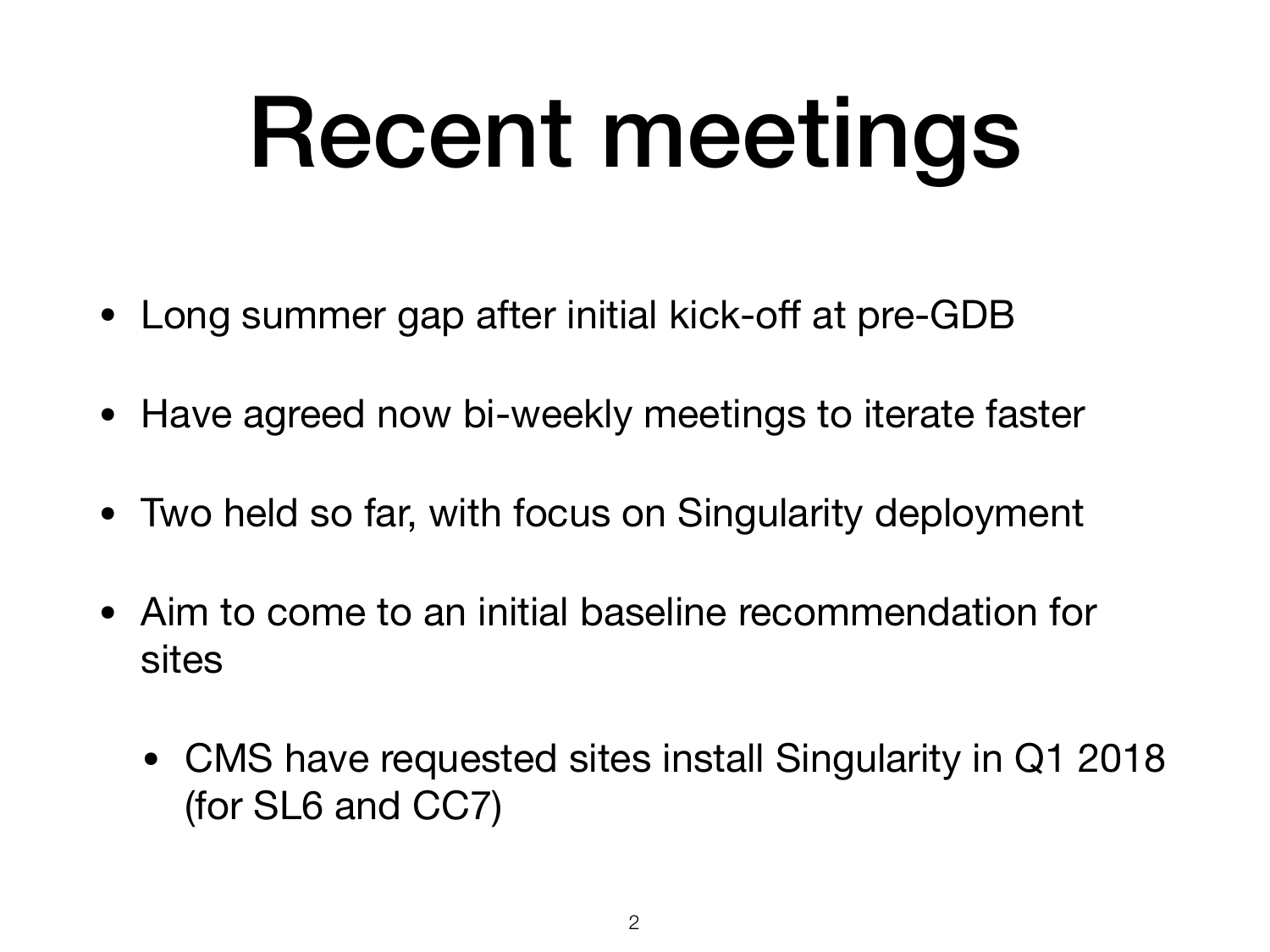# CMS request

- Request from CMS (WLCG broadcast) to sites to install Singularity for SL6 and Centos7 hosts by March 2018
	- 2018 production will be running inside Centos7 containers. CMS will no longer require gLexec.
	- Critical SAM test in March
- Default configuration of Singularity (from RPM, with setuid) is fine
- Details: [https://twiki.cern.ch/twiki/bin/view/CMSPublic/](https://twiki.cern.ch/twiki/bin/view/CMSPublic/FacilitiesServicesDocumentation#Singularity) [FacilitiesServicesDocumentation#Singularity](https://twiki.cern.ch/twiki/bin/view/CMSPublic/FacilitiesServicesDocumentation#Singularity)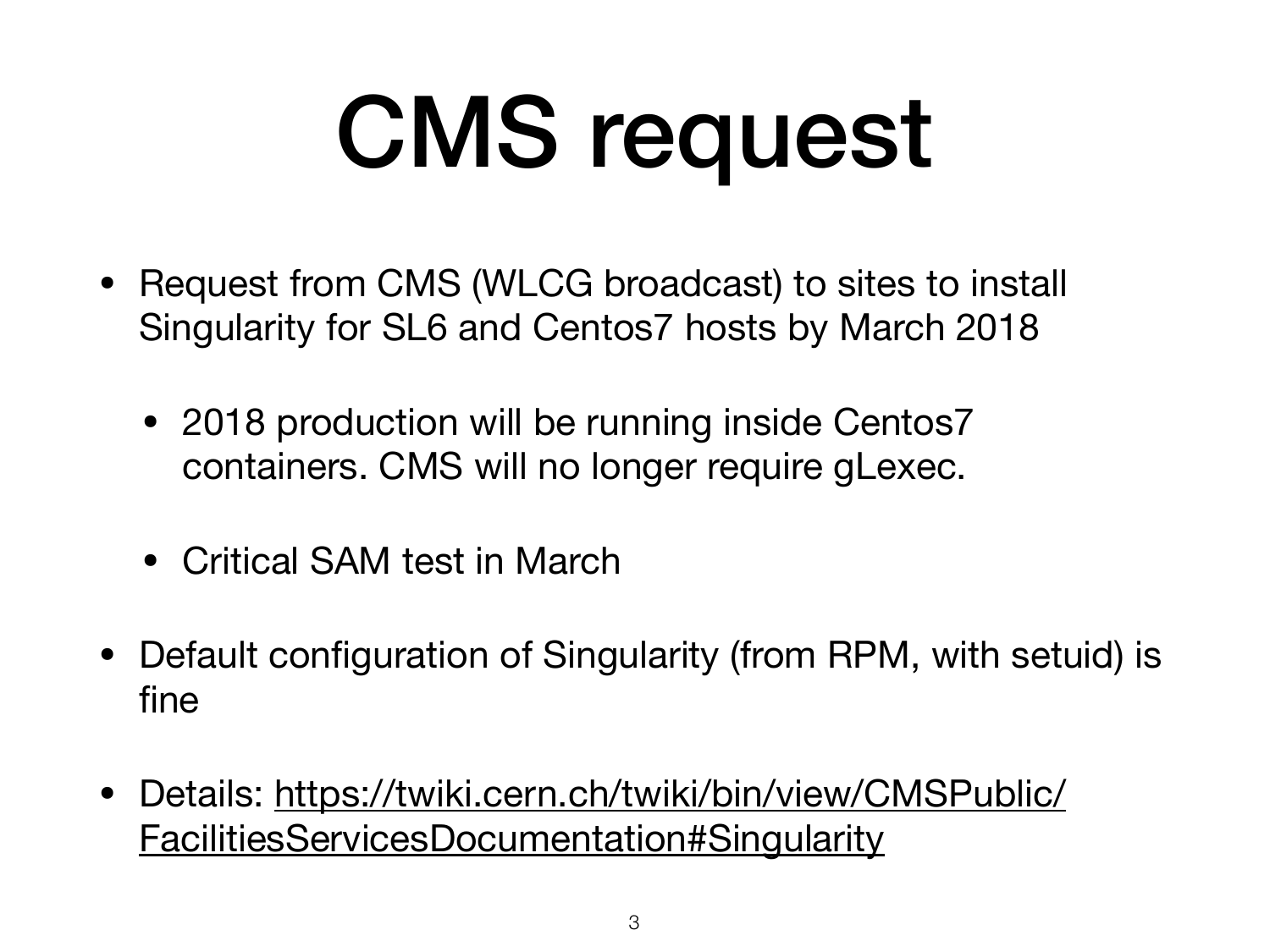# Singularity Packaging

- Currently is available in EPEL but maintainer has lots of unreferenced patches and is slow to respond
	- Trying to get in touch we'd prefer to use EPEL!
- Currently built by OSG and distributed using WLCG repo
	- Sites should use this for now instead of version in EPEL
	- singularity-2.3.2-0.1.1.osg34 is current
	- 2.4 in preparation, but still some issues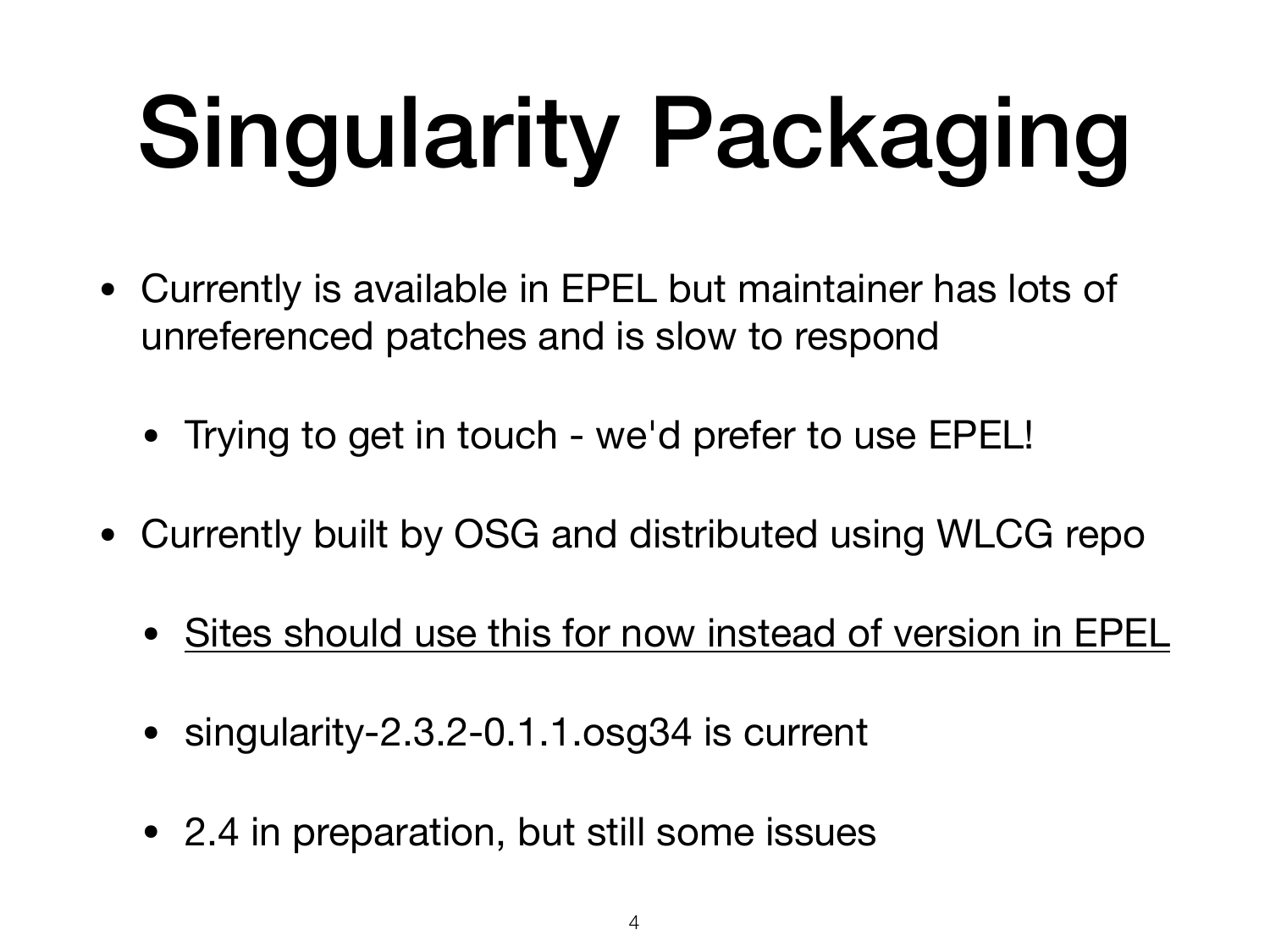#### Issues tracked

- Some issues found between Singularity, CVMFS and overlayfs:
	- Bind-mount dropping bug has been addressed for a specific RH7 config with a fix to CVMFS ([https://](https://sft.its.cern.ch/jira/browse/CVM-1423) [sft.its.cern.ch/jira/browse/CVM-1423\)](https://sft.its.cern.ch/jira/browse/CVM-1423)
	- Some murkiness between overlayfs / cvmfs / singularity being investigated (when overlayfs can't create subdirectories properly)
		- Tracked in<https://sft.its.cern.ch/jira/browse/CVM-1434> though not clear where the bug is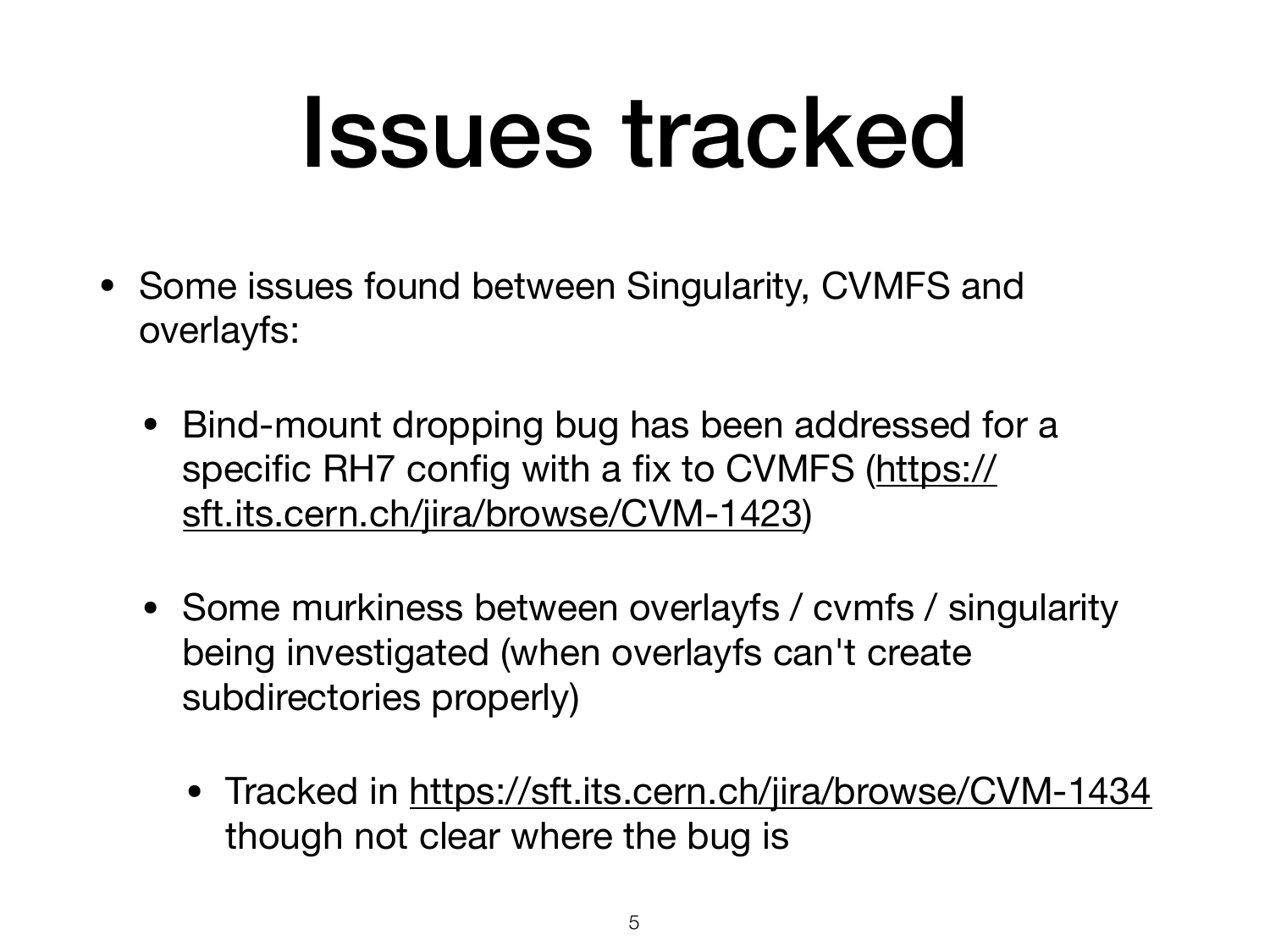# Image distribution

- For normal production, everyone is agreed on unpacked **CVMFS** 
	- LHCb just re-use CVMFS-hosted CernVM image as-is
	- Question of image building (how, who and what does it) is still open - central WLCG, per experiment?
- For HPC production, image files are likely to be needed
- For analysis, still unclear (see later...)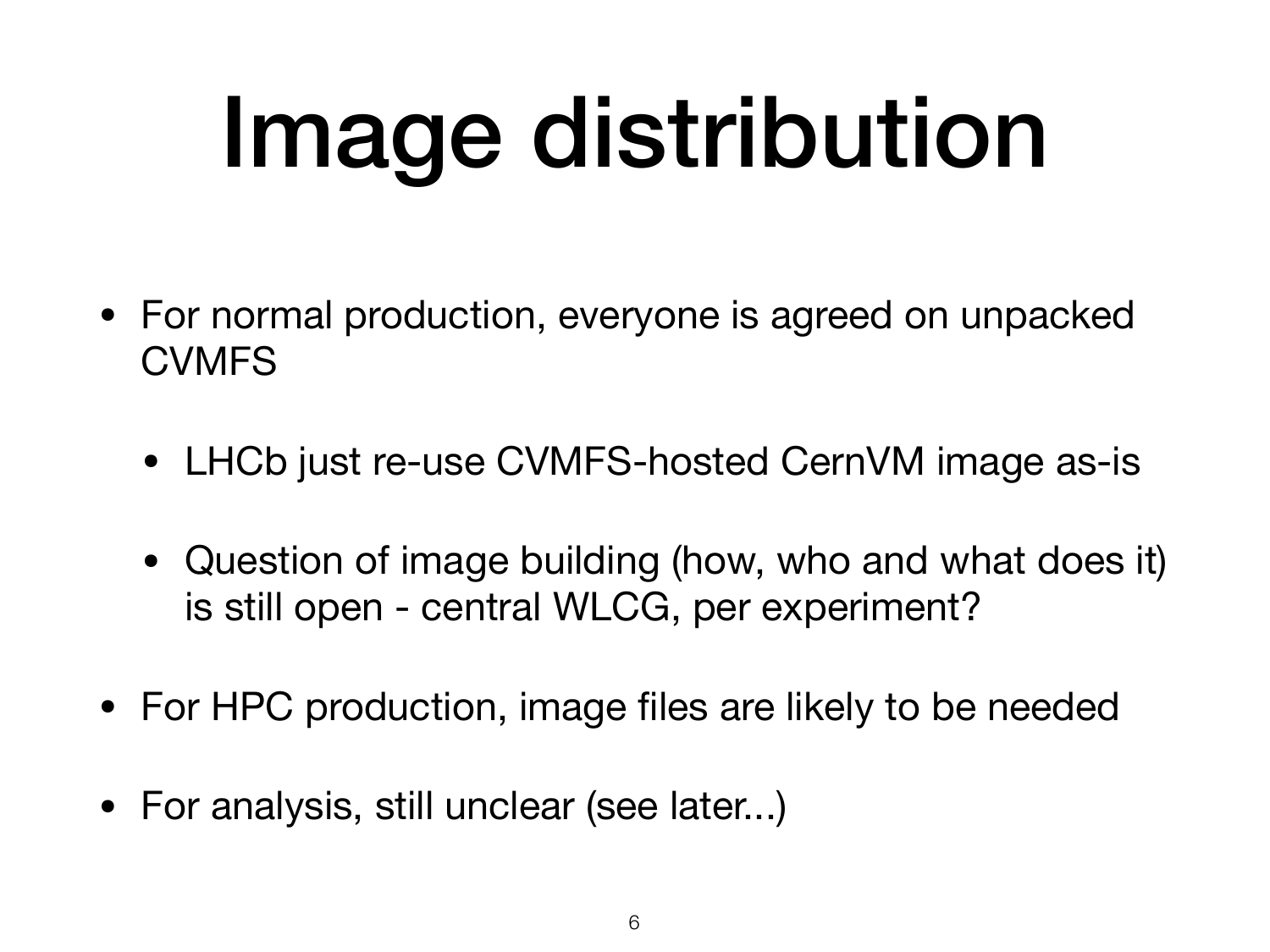# (Non)-setuid mode

- One of the long-term advantages of Singularity (from Traceability and Isolation WG) was the potential path to a non-setuid isolation solution
- Singularity still uses setuid by default, and is the only option on SL6
- RH7.4 now has unprivileged user namespace preview (can enable at boot and sysctl) which allows Singularity to run non-setuid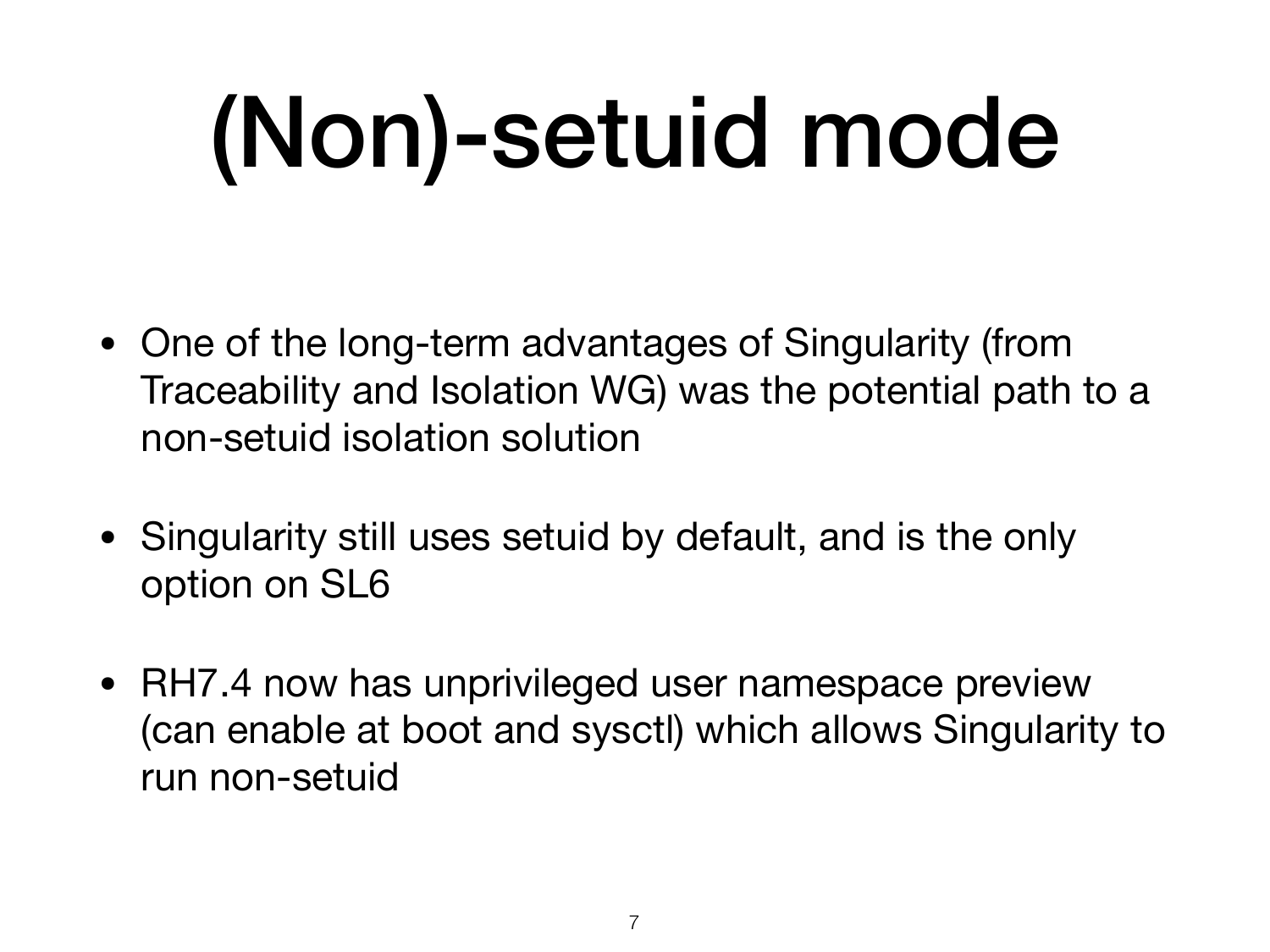### ..but with non-setuid

- 1. Unpacked CVMFS chroot work well, but image files do not work at all - issue for HPC
- 2. Overlayfs isn't available in non-setuid mode
	- ..which means for bind-mounts, the top-level target directories in the container need exist and be known in advance (and pre-created in the image or CVMFS chroot)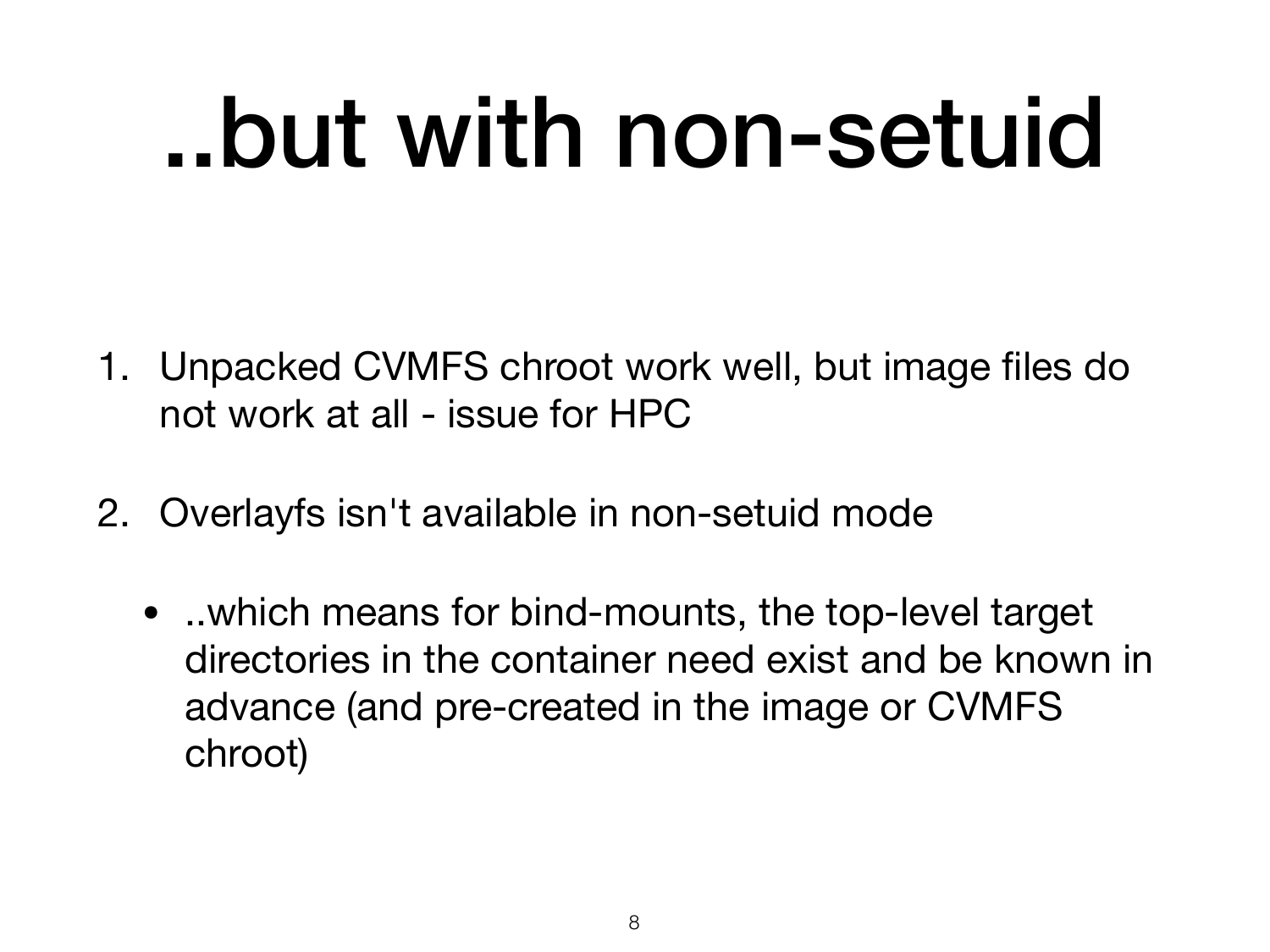## ..no overlayfs

- CMS payload \$PWD is always bind-mounted to /srv inside container but this took quite some effort
- ATLAS payload not (yet?) there quite some work would be needed
	- Also some sites require their POSIX local store to be mounted at varied mount-points
	- Hard to pre-make an single image with all possible mount-points
	- Some workarounds being discussed -> one now requested upstream
- ALICE and LHCb are confident that they can live with mount-point restriction, though probably require mods to DIRAC/Alien to handle it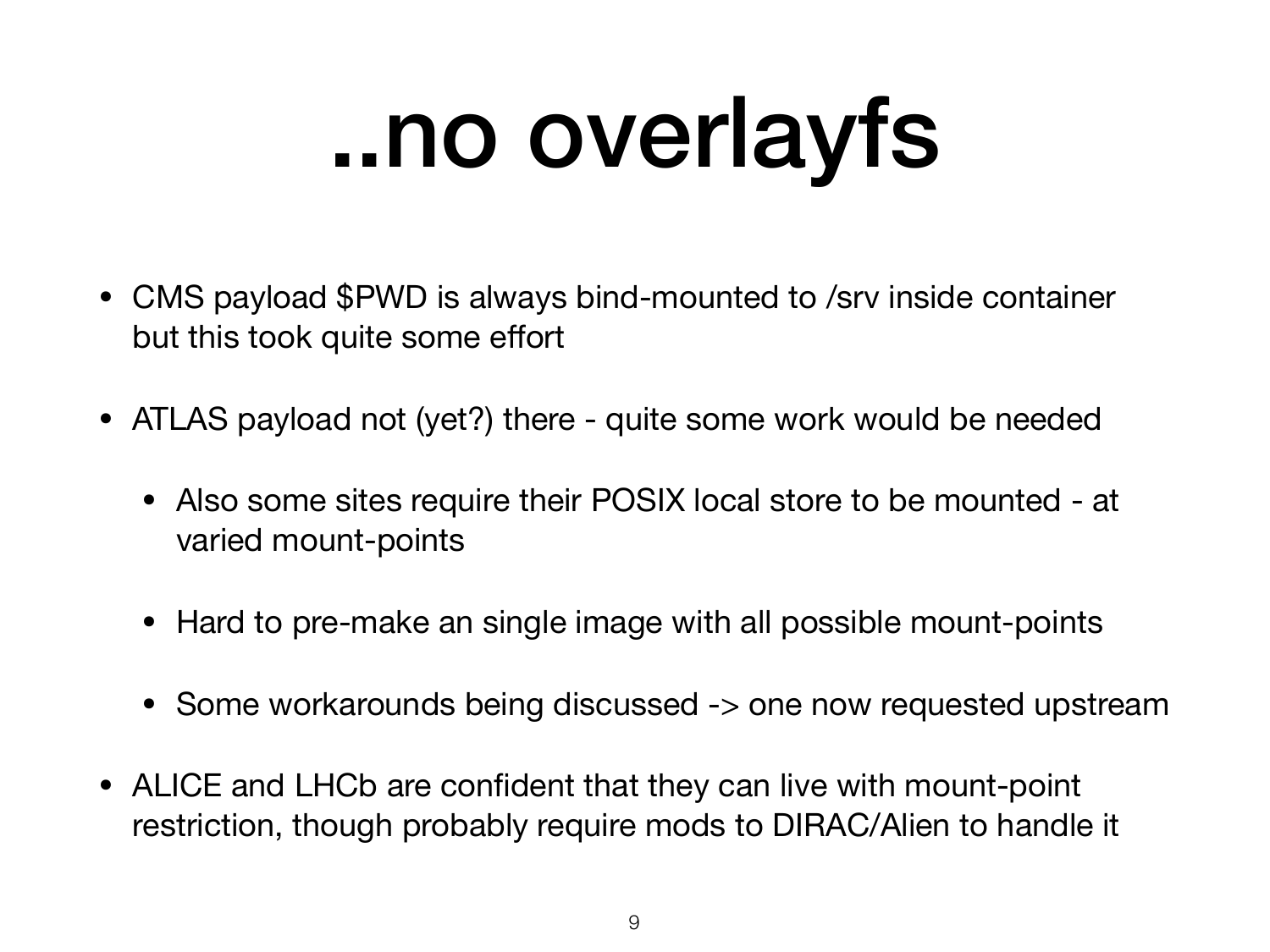## Analysis

- Limited discussion here, though lots of work in experiments
- Distribution question CVMFS-hosted image files, CVMFS unpacked chroots, or WLCG Singularity repo service
	- Site concern about fast image turnaround with fat image files and caching them... and would also require site to use Singularity with setuid mode
	- Analysis group concern about the grid-wide deployment speed if the CVMFS-unpacked mechanism is required - notably for image development
- How fast is needed?